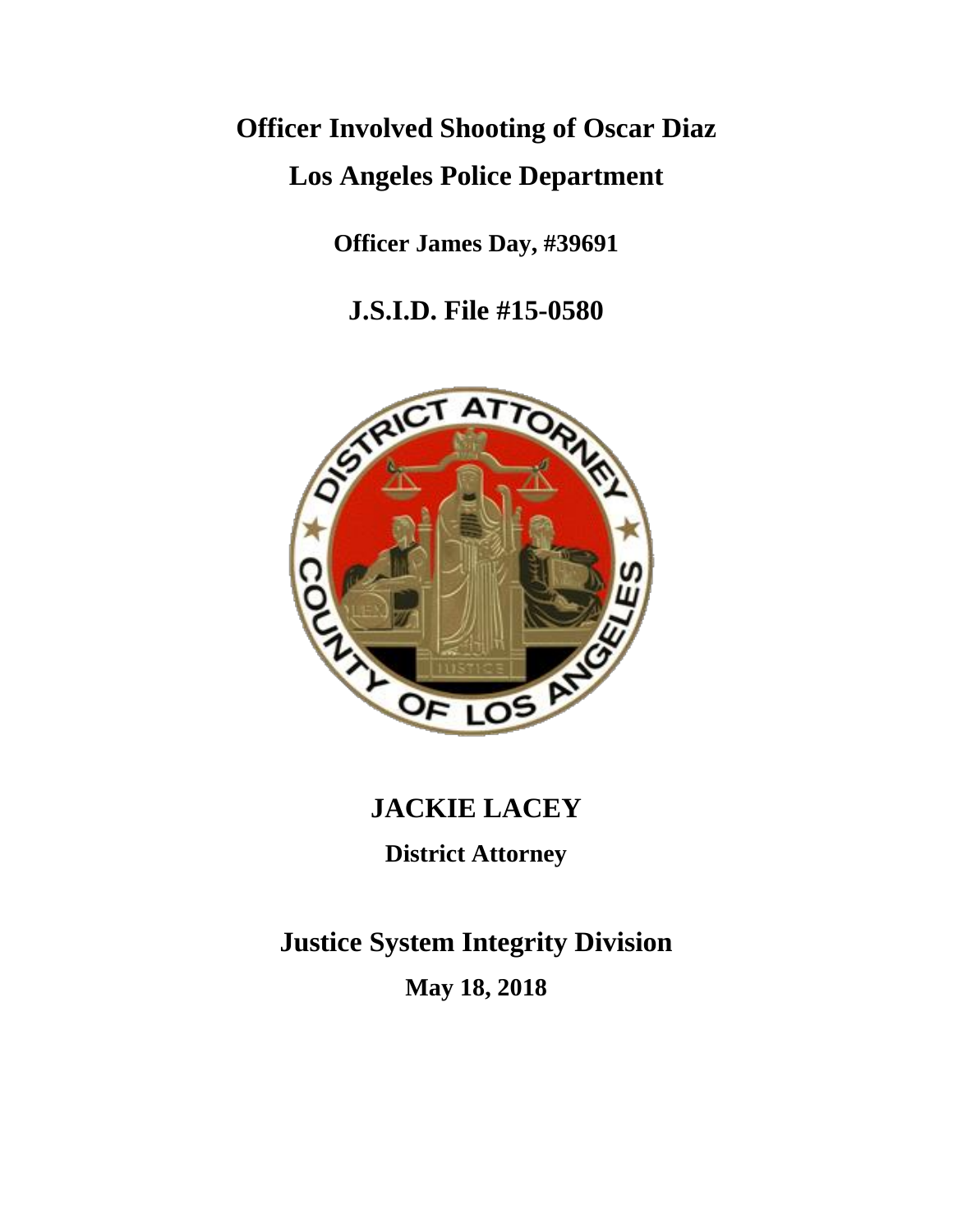#### **MEMORANDUM**

| TO:   | <b>COMMANDER ALAN HAMILTON</b><br>Los Angeles Police Department<br>Force Investigation Division<br>100 West First Street, Suite 431<br>Los Angeles, California 90012 |
|-------|----------------------------------------------------------------------------------------------------------------------------------------------------------------------|
| FROM: | <b>JUSTICE SYSTEM INTEGRITY DIVISION</b><br>Los Angeles County District Attorney's Office                                                                            |
| RE:   | <b>Officer Involved Shooting of Oscar Diaz</b><br>J.S.I.D. File #15-0580<br>F.I.D. File #F087-15                                                                     |
|       | May 18, 2018                                                                                                                                                         |

The Justice System Integrity Division of the Los Angeles County District Attorney's Office has completed its review of the October 27, 2015, non-fatal shooting of Oscar Diaz by Los Angeles Police Department (LAPD) Officer James Day. We have concluded that Officer Day acted lawfully in self-defense and defense of another.

The District Attorney's Command Center was notified of this shooting on October 27, 2015, at approximately 6:20 p.m. The District Attorney Response Team responded and was given a briefing and walk-through of the scene.

The following analysis is based on reports submitted to our office by LAPD, Force Investigation Division (FID) Detective Nicholas Pikor. The reports include investigative reports, forensic science firearms analysis reports, photographic evidence and witness statements. The compelled statement of Officer Day was considered in this analysis.

# **FACTUAL ANALYSIS**

On October 27, 2015, at approximately 4:40 p.m., LAPD Officers James Day and Dolores Rodriguez were in full uniform, driving in a marked patrol car. Rodriguez was the driver, and Day was the passenger.<sup>1</sup> The officers were assigned to the University Park Task Force, which provided additional patrol and crime suppression around the University of Southern California campus. The officers were driving in a residential neighborhood, northbound on Magnolia Avenue, when they approached a silver Honda Civic being driven by the sole occupant, Oscar Diaz.<sup>2</sup> The Honda faced southbound, and was stopped in the street.

<sup>1</sup> Day was five feet, seven inches tall, and weighed 180 pounds. Rodriguez was five feet, two inches tall, and weighed 130 pounds.

<sup>2</sup> Diaz was five feet, seven inches tall, and weighed 175 pounds.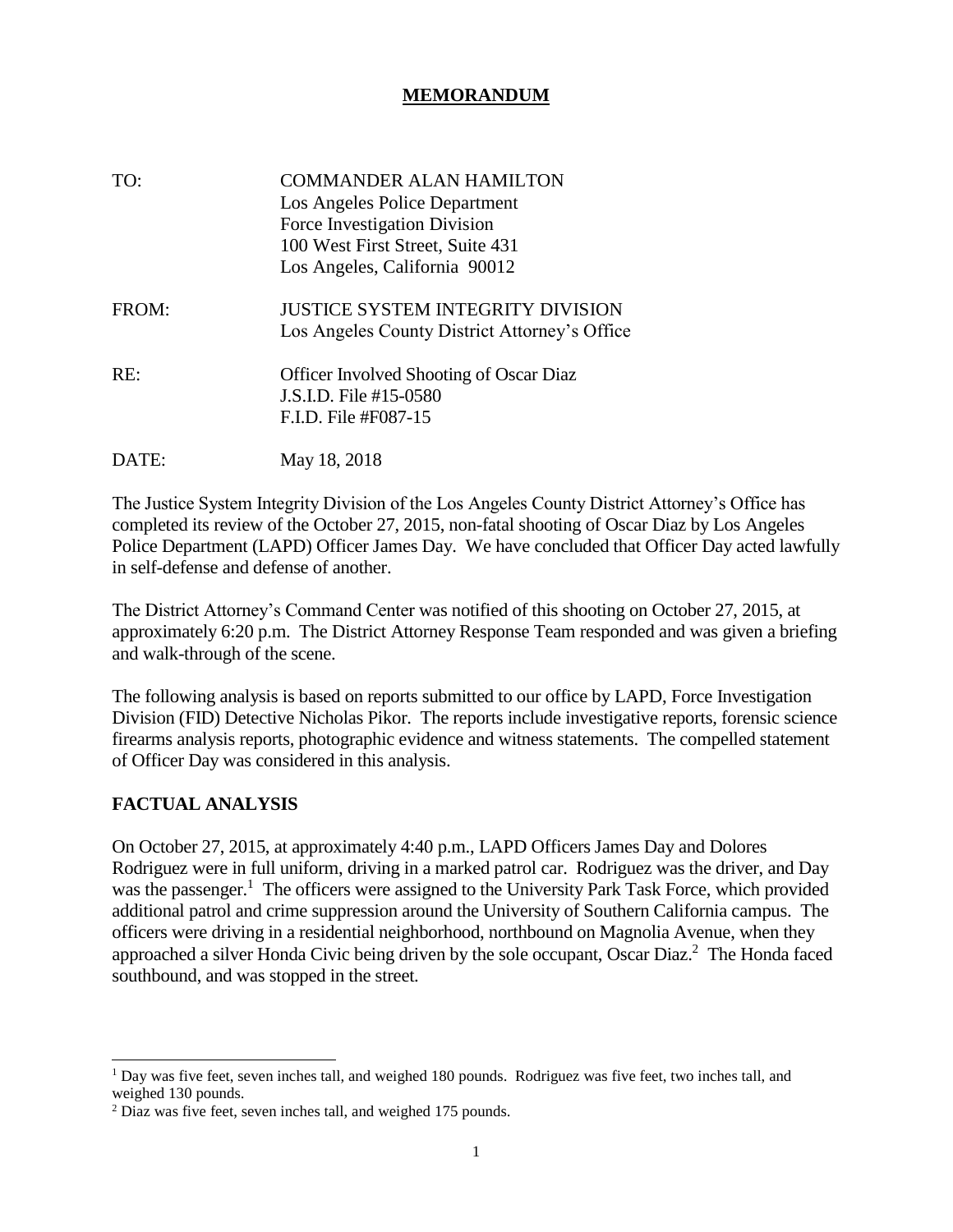Day ran the Honda's license plate number in the patrol car's Mobile Digital Computer (MDC) to determine whether it was a stolen vehicle. The Honda returned as a stolen vehicle in the MDC, and Rodriguez turned the patrol car around so that Day could verify that he had entered the correct plate number.<sup>3</sup> Rodriguez drove southbound on Magnolia Avenue towards the Honda, which had turned westbound and stopped in the opening of a driveway at 4 Rodriguez stopped the patrol car behind the Honda, and Day confirmed that the plate number he had entered

was the correct number. Both officers exited the patrol car and drew their service weapons.



Day and Rodriguez' patrol car behind stolen Honda

Day approached Diaz, who had exited the Honda. Day attempted to detain Diaz, who began backing up towards the sidewalk. Rodriguez holstered her weapon, ran around a car parked at the west curb, and then northbound on the sidewalk towards Day and Diaz. Diaz

lunged towards Day, **Example 2.** Day yelled, "Knife! Partner, knife!" Day attempted to control Diaz' left arm and right forearm, while Rodriguez grabbed his right arm, which still held the knife. Diaz bear-hugged Day and attempted to stab him in the back of his left shoulder. Diaz made another "jabbing" motion with the knife towards Day as if he was attempting to stab him again.

As Day and Rodriguez pulled Diaz' arms, they all fell to the ground. Diaz landed on top of Day, who fell on his back, and Rodriguez fell on her right side. The officers struggled with Diaz, as they rocked back and forth with him. Day was on his left side, with his service weapon facing up. Day yelled, "He's going for my gun!" Rodriguez could not see Diaz' left hand, and continued trying to push his right arm away. Day

fired one round at Diaz.

<sup>&</sup>lt;sup>3</sup> The Honda was reported stolen earlier in the day from the LAPD Northeast area.

<sup>4</sup> is a single-family residence in a residential neighborhood with single and multifamily residences. The driveway and front yard is enclosed by a metal gate, and a paved sidewalk borders the residence.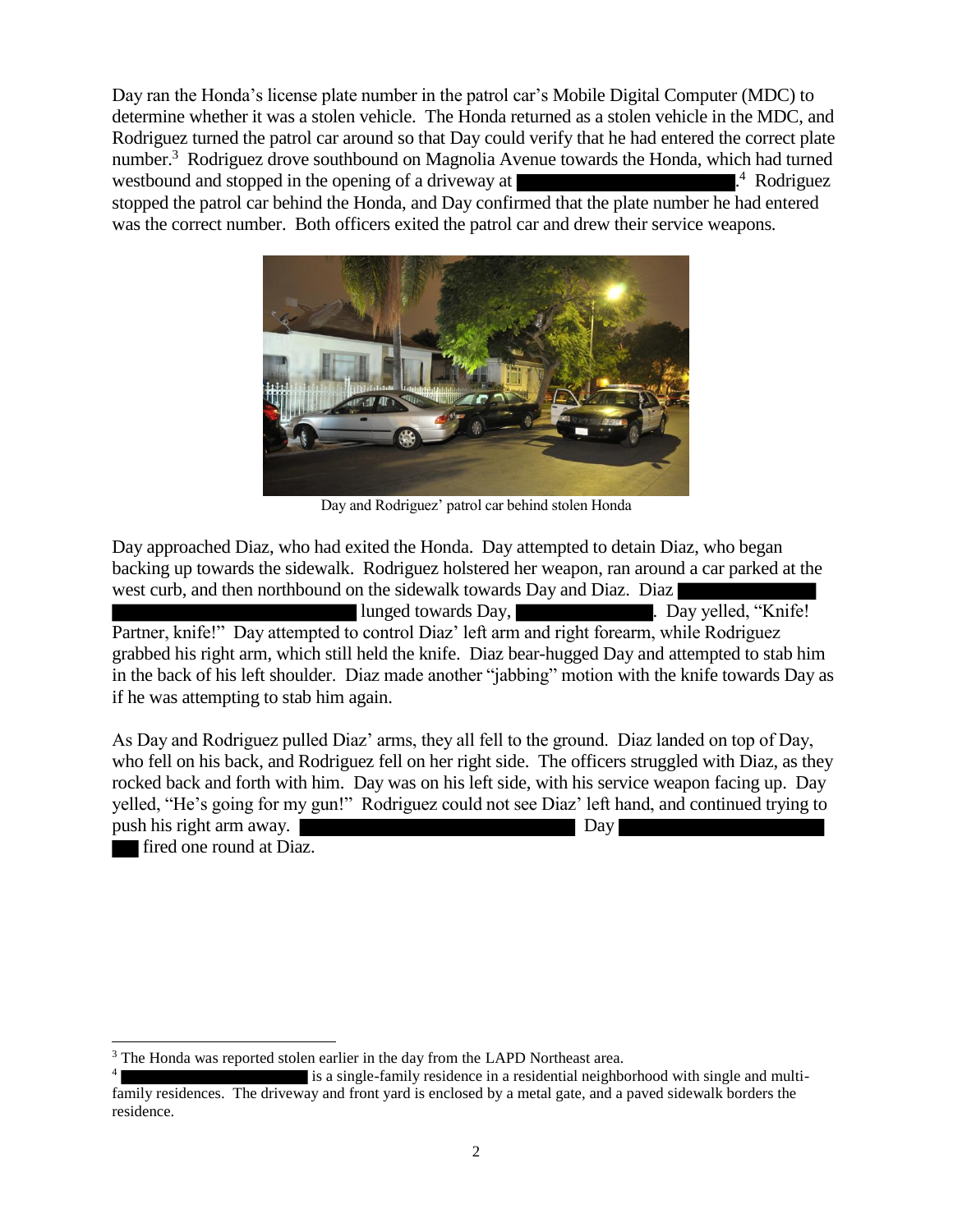

Diaz immediately let go of the knife, and Rodriguez kicked it away. Diaz initially resisted going down to his stomach to be handcuffed. Day grabbed Rodriguez' Taser . Diaz was handcuffed and taken into custody.

A six and one quarter-inch, multi-tool folding knife, with a two and three quarters-inch blade, was recovered from the scene. The blade was extended at the time it was recovered.



Knife used by Diaz during OIS

Los Angeles Fire Department Paramedics arrived, began treating Diaz, and transported him to California Medical Center Hospital. He was treated for a single gunshot wound to his stomach.<sup>5</sup>

Day suffered an injury to the back of his head, an abrasion to his left arm, and lacerations to his forehead and right arm.<sup>6</sup> Rodriguez suffered lacerations to the palm of her right hand, and abrasions to her right hand and elbow.

 $\overline{a}$ 

<sup>5</sup> Diaz was charged in Los Angeles Superior Court case number BA441039 with assault on a peace officer in violation of Penal Code section 245(c) and vehicle theft in violation of Vehicle Code section 10851(a). On October 23, 2017, Diaz was convicted of a violation of Penal Code section 245(c), and sentenced to five years in the state prison. 6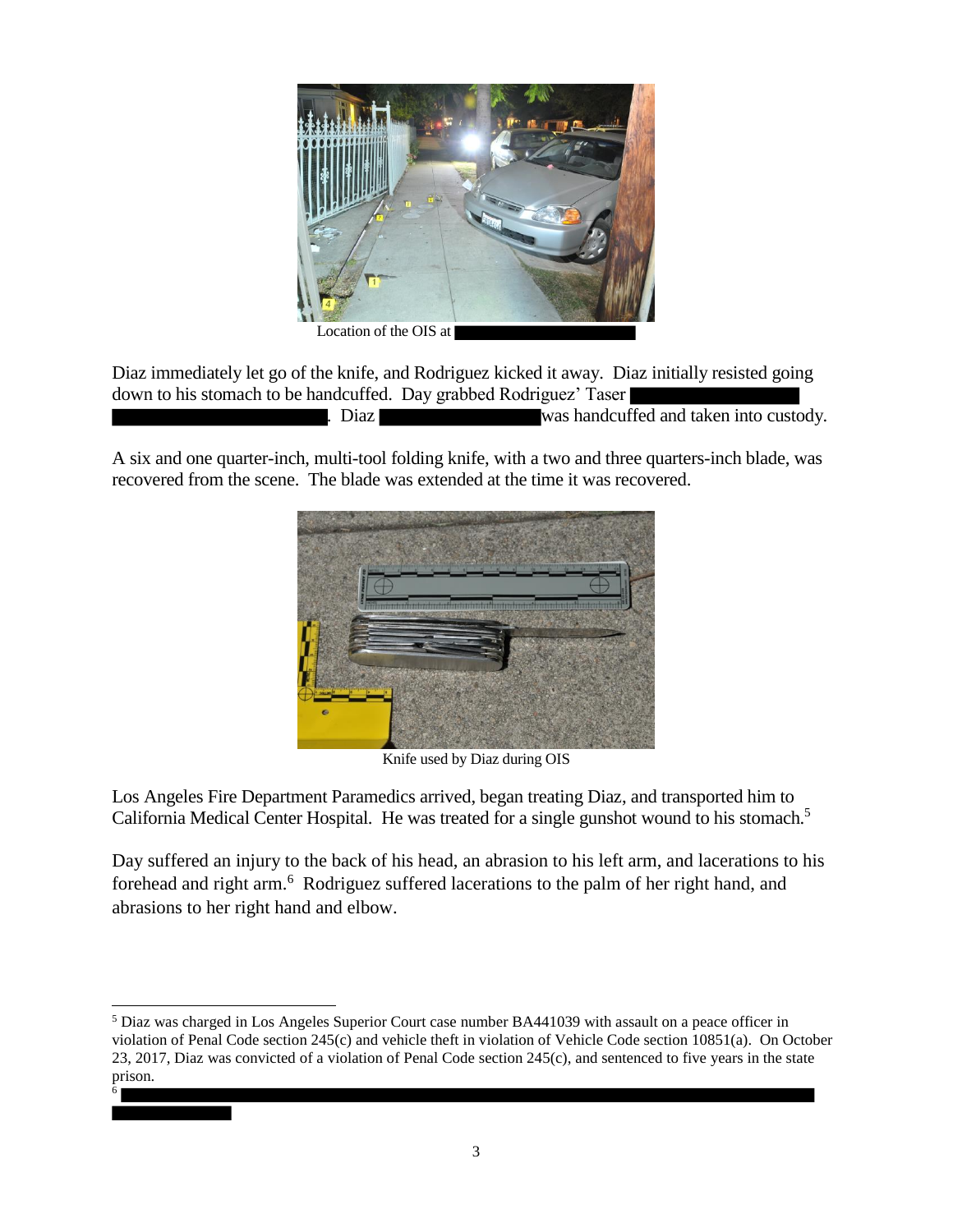#### **Compelled Statements of Officer James Day<sup>7</sup>**

Unlike private citizens, public sector employees can be forced to submit to questioning regarding the performance of their official duties and, so long as they are not required to waive their privilege against self-incrimination, their refusal to submit to such questioning can result in administrative discipline including termination from public service. *Gardner v. Broderick* (1968) 392 U.S. 273, 278; *Uniformed Sanitation v. City of New York* (1968) 392 U.S. 280, 284-285. Day was separately interviewed regarding his actions during this officer involved shooting (OIS) by detectives from FID. The LAPD orders officers who are involved in an officer involved shooting incident to submit to questioning concerning the performance of their official duties, and ordered the officer to do so in the present case.

Day, like any individual, possesses a right under the Fifth Amendment of the United States Constitution to be free from being compelled to give testimony against himself. *Uniformed Sanitation v. City of New York, supra, at 284-285.* Because the LAPD ordered him to answer questions which might expose him to criminal liability, the LAPD compelled him to participate in the interview. The effect of this legal compulsion is that Day's statement cannot be used against him in a criminal proceeding, nor can any material derived from the compelled interview be used against him. *Garrity v. New Jersey* (1967) 385 U.S. 493, 496-497; *Spielbauer v. County of Santa*  Clara (2009) 45 Cal.4<sup>th</sup> 704, 715. Further, because the compelled statement is part of Day's police personnel file, the statement is confidential and may not be disclosed absent an evidentiary showing and court order. Penal Code section 832.7.

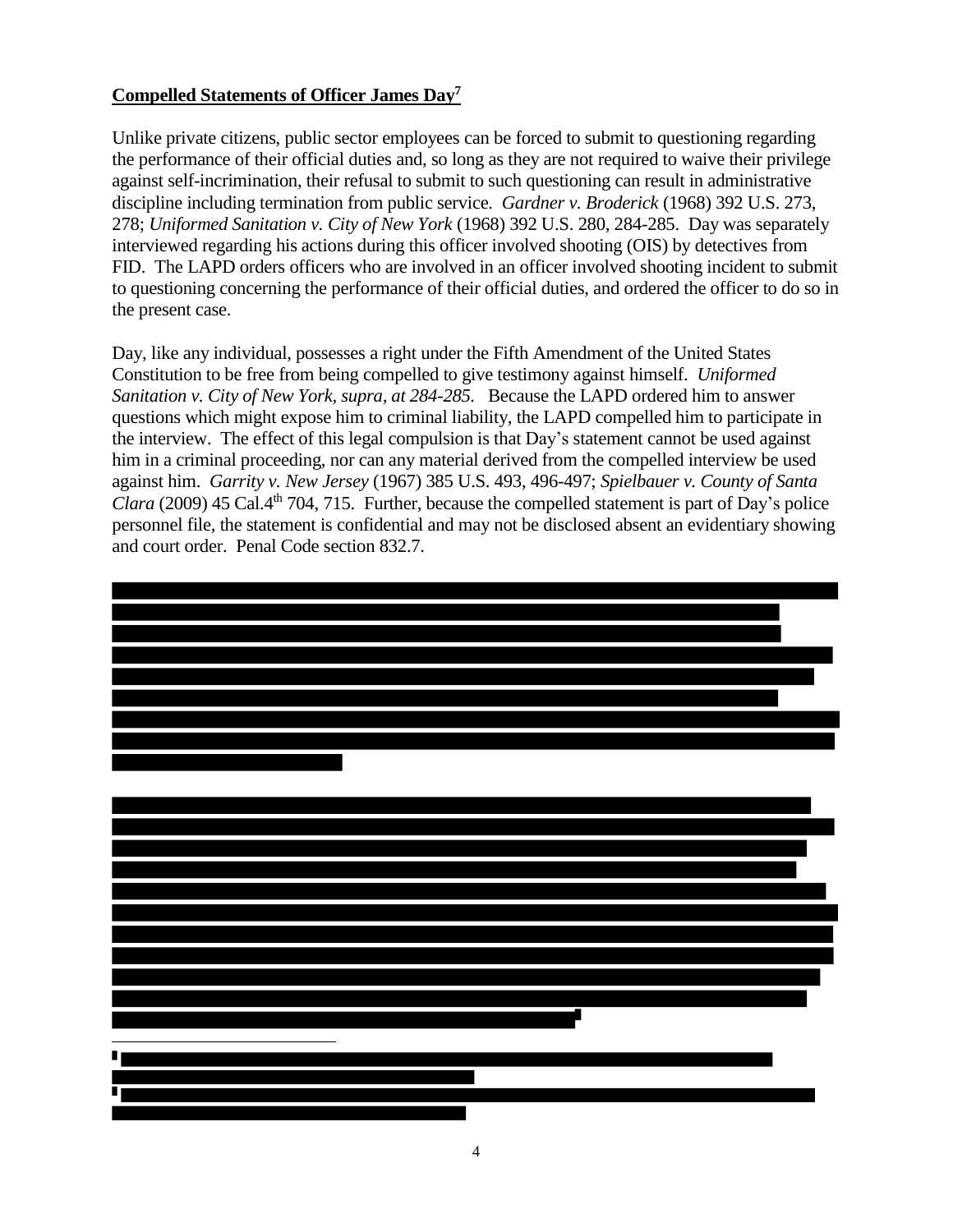

Diaz began to turn away from Day as if he was going to flee, and Day grabbed his body. Diaz pulled a knife from his pocket with his right hand, and turned to face Day. The blade was extended.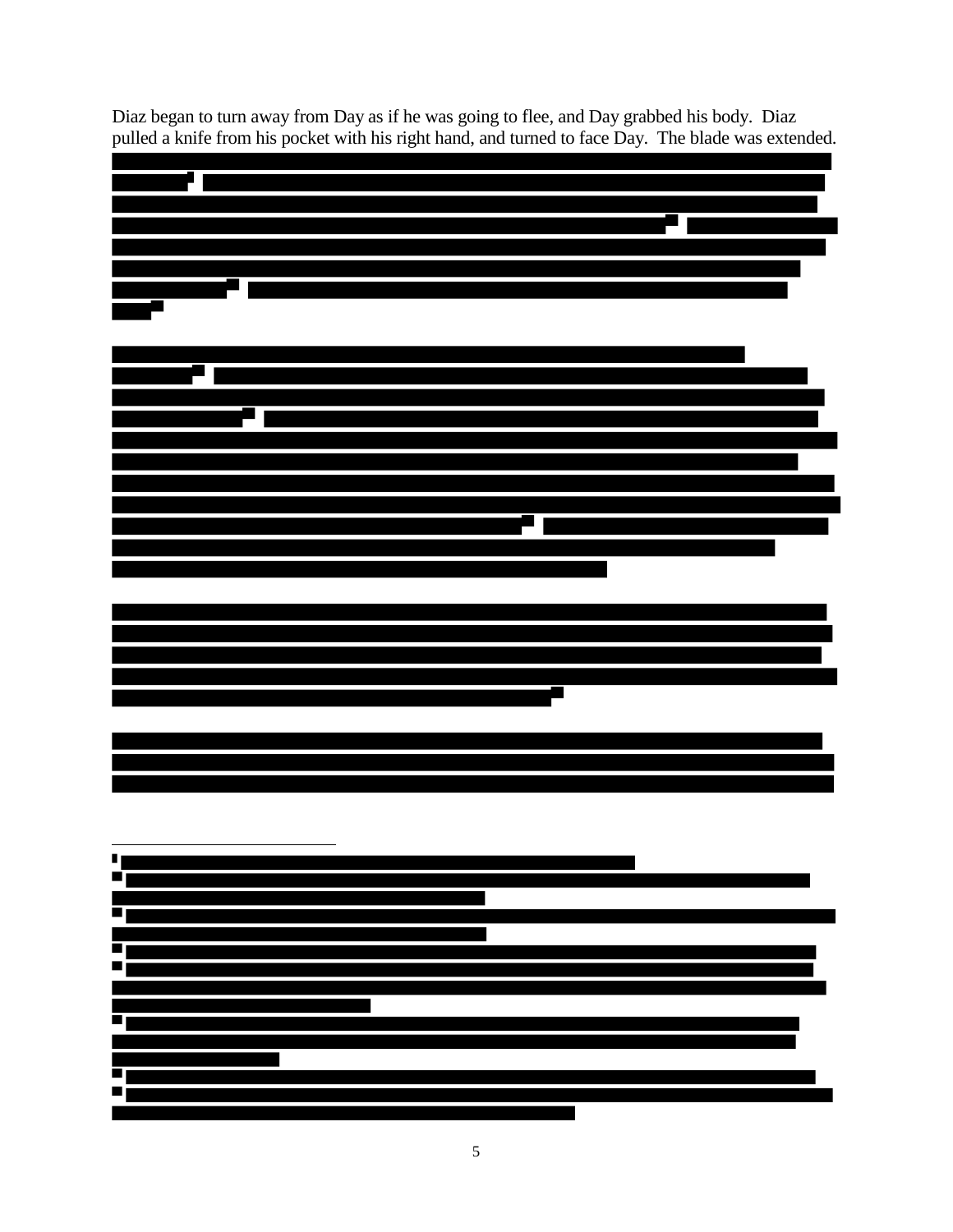#### **Statements of Officer Dolores Rodriguez<sup>17</sup>**

On October 27, 2015, at approximately 4:40 p.m., Rodriguez was the driver, and Day was the passenger, of a marked black and white patrol car. The officers were in full uniform, and assigned to the University Park Task Force. The officers were driving northbound on Magnolia Avenue when they passed a silver Honda Civic, which was a commonly stolen vehicle in the area. Day ran the Honda's plate number in the patrol car's MDC, and it returned as a stolen vehicle.

Rodriguez made a U-turn, stopped the patrol car behind the Honda and Day confirmed the plate was stolen. Diaz, the sole occupant of the Honda, exited the car, turned and looked in the officers' direction.<sup>18</sup> The officers exited the patrol car with their service weapons drawn, and Day approached Diaz. Day holstered his service weapon and attempted to detain Diaz, who pulled away, backing up towards the sidewalk.<sup>19</sup> Rodriguez holstered her service weapon, and ran around a car parked at the curb.

As Rodriguez moved northbound, Diaz' back was to her. Diaz, who was facing Day, lunged forward, northbound, and pushed Day. Day yelled, "Knife! Partner, knife!" Rodriguez moved closer, and saw that Diaz held a pocket knife, with the blade facing upward, in his right hand. Day held Diaz' left arm, and attempted to grab his right forearm. Rodriguez ran up to them, grabbing Diaz' right arm with both her hands, as Diaz tried pulling away. Day yelled at Diaz to drop the knife at least two to three times as they struggled. Rodriguez lost her grip with her left hand, and Diaz bear-hugged Day, swinging the knife towards the back of his left shoulder. Rodriguez was not sure if Diaz had struck Day with the knife, so she grabbed Diaz' forearm with her left hand again and tried to pull his arm back. Diaz pulled away from Day, and made a "jabbing" motion as if he was going to stab Day again. As Rodriguez continued pulling on Diaz' arm to wrest the knife away, Day attempted to bring him to the ground.

As Rodriguez pulled Diaz' arm, Day pulled Diaz in the opposite direction, as if they were in a tugof-war with him. Falling to the ground, Diaz landed on top of Day, who fell on his back, and Rodriguez fell on her right side. Rodriguez was on Diaz' right side, and continued to push Diaz' right arm with both of her hands, as the officers struggled with him. Rodriguez was trying to push the knife Diaz held in his right hand away from Day's face and head. Rodriguez, Day and Diaz rocked back and forth, and Day appeared to be on his left side, with his service weapon facing up.<sup>20</sup> Rodriguez could not see Diaz' left hand. Day yelled, "He's going for my gun!" or "He's got my gun!" Rodriguez continued holding onto Diaz' right arm, trying to push it away. While still

<sup>19</sup> According to Rodriguez, Day was not physically touching Diaz.

 $\overline{a}$ 

<sup>&</sup>lt;sup>17</sup> Rodriguez was initially interviewed on October 28, 2015. She was re-interviewed on June 6, 2016 to allow the investigators to follow up on aspects of her first statement.

<sup>&</sup>lt;sup>18</sup> Rodriguez did not activate the patrol car's emergency lights because Diaz pulled the Honda into the driveway as Rodriguez made the U-turn, the officers were in uniform in a marked patrol car, the patrol car blocked the Honda in, and she believed that Diaz knew the officers were going to initiate contact with him. She also did not feel that she had sufficient time to notify LAPD Communications Division because everything happened so quickly.

 $^{20}$  Diaz was yelling during the struggle, but Rodriguez did not know what he was saying.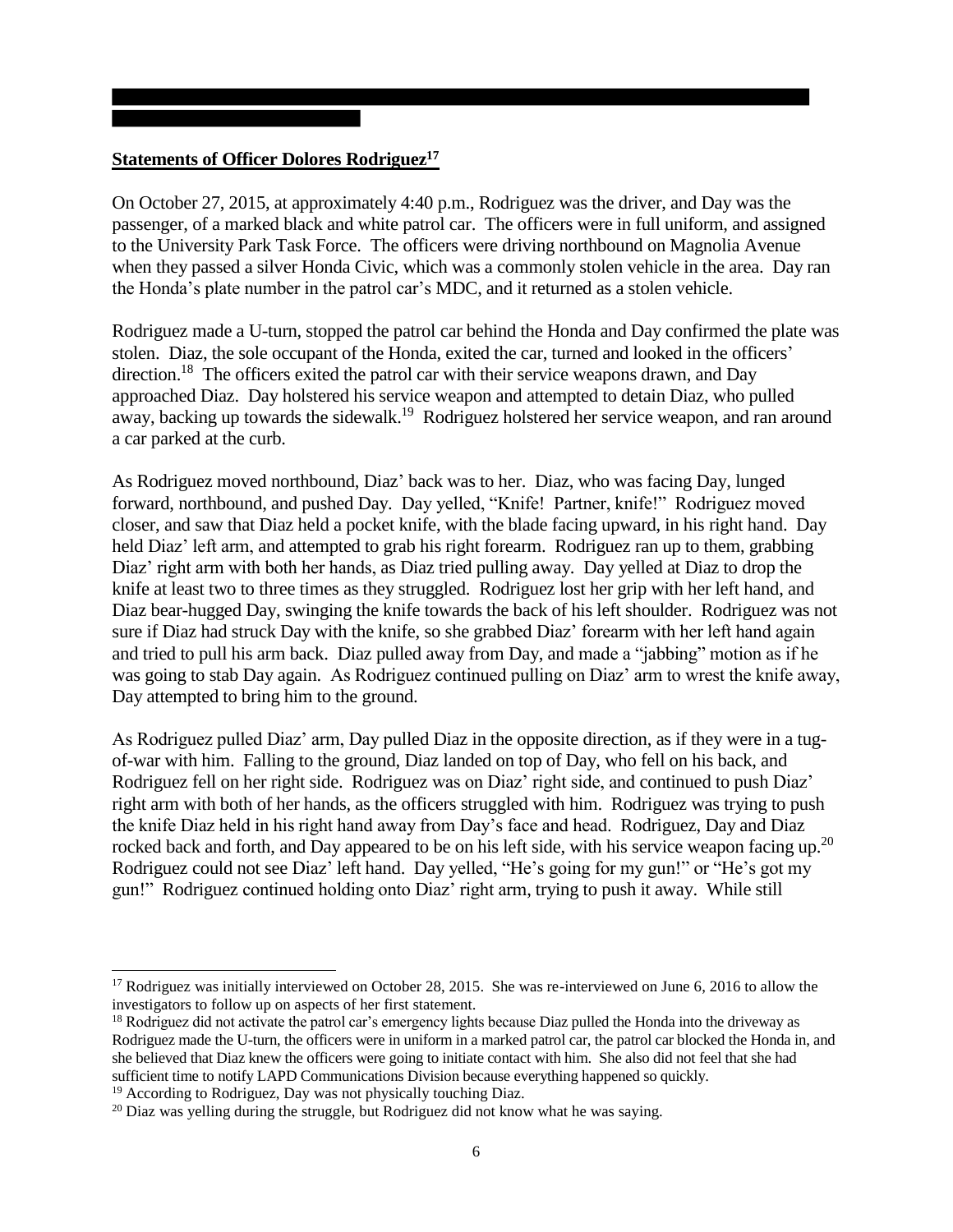underneath Diaz, Day turned to his left side, as Diaz tried to use his knees as leverage to get up. Rodriguez heard one round fired. Diaz immediately let go of the knife, and Rodriguez pushed it away.

Diaz resisted going down to his stomach, and Rodriguez began yelling at him to get on the ground. Day grabbed Rodriguez' Taser and held it in case Diaz tried to get up or reach the knife. Diaz was handcuffed and taken into custody.

Rodriguez believes the knife caused the cuts to her right palm, but she was not sure when during the struggle she suffered the injury.

#### **Statement of Oscar Diaz**

Diaz told investigators that he stopped the Honda in front of the apartment building because he wanted to look for a room to rent. He claimed that he did not know the Honda was stolen. Diaz exited the Honda with the knife in his hand, with the blade extended, and was standing next to the car when the officers rushed up to him. The male officer's gun was pointed at Diaz, and the female officer also had her gun drawn. He never saw the patrol car, and thought the officers might be impersonators because he does not trust law enforcement. The male officer grabbed at his shirt and tried to lean him against the fence. Diaz resisted the officers. The officers took him to the ground, and Diaz was on top of the male officer at some point during the struggle. He was acting in self-defense as he fought with the officers. He was told to drop the knife, but he refused because he was "going through some things." Diaz did not slash at the officers, but the knife "probably got in the way." Diaz was not holding the knife at the time he was shot. He was aware that the female officer was cut during the incident, but does not remember striking her. He was unsure if the male officer was struck with the knife. Once he was shot, he gave up and was arrested.

# **Video**

# Digital In-Car Video System

The DICVS shows the patrol car approaching the Honda, which appears to initially be stopped in the street, and then drives forward. The patrol car passes the Honda, and then makes a U-turn. Following the U-turn, the patrol car drives forward, towards the Honda, which is now parked in the opening of a driveway. As the patrol car moves forward, Diaz can be seen standing outside of, and bending into, the driver's side of the Honda. The patrol car comes to a stop in a position where Diaz is no longer captured by the DICVS camera. Seconds later, the left side of Day's body can be seen standing in front of the patrol car, on the passenger's side. The audio begins when Day starts speaking to Diaz. It appears that Day says, "Stand right there," and then he moves out of view. Rodriguez is seen walking towards the front of the patrol car with her service weapon in her right hand. Rodriguez then runs around a car parked at the curb, on the passenger side of the patrol car, and out of view. There is no additional video captured of the incident, however the audio continued recording. The audio is fairly unintelligible, however, the phrases, "fucking shoot you" and "he's got my" as well as a single fired round can be heard.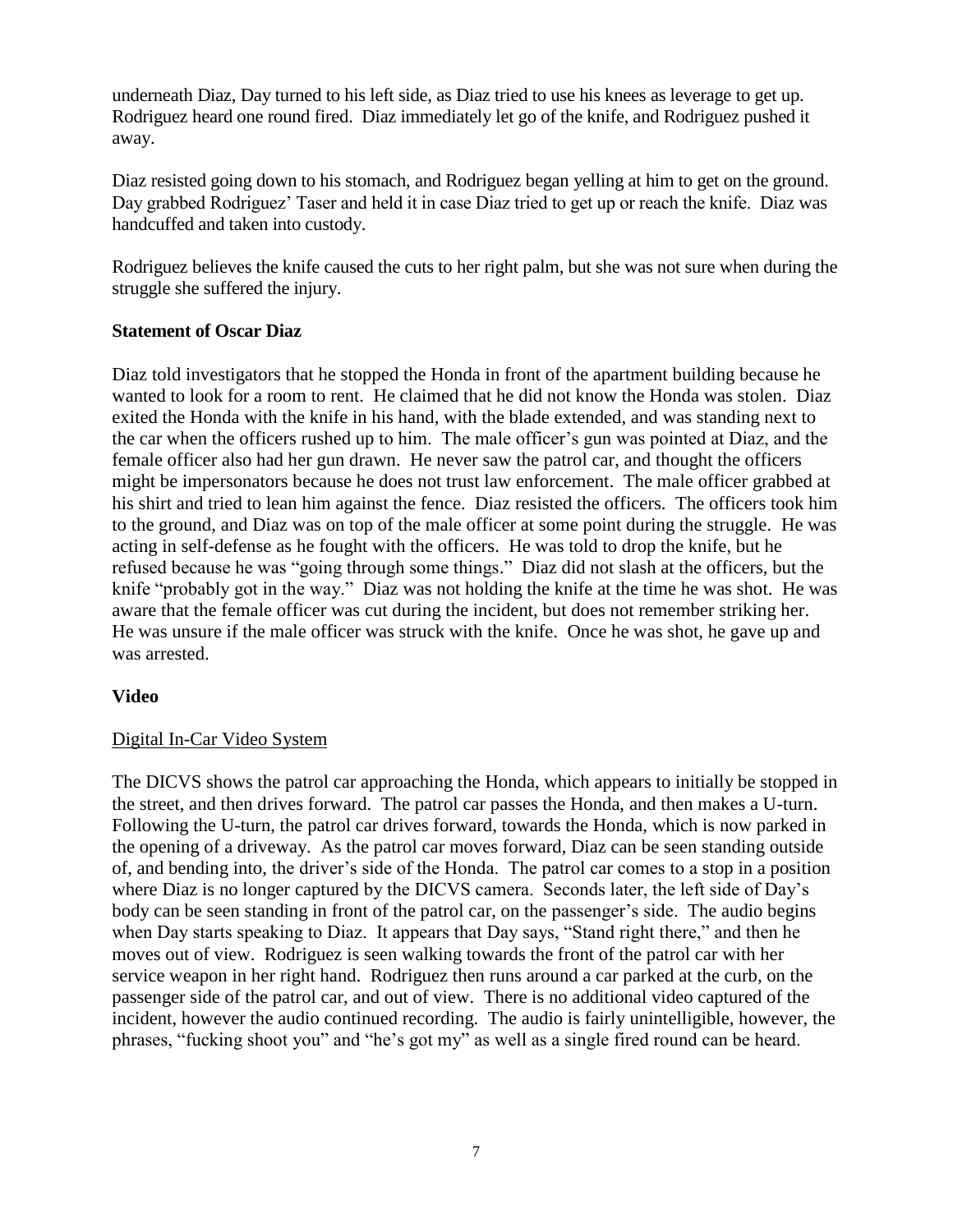A surveillance camera obtained from  $\blacksquare$ , the residence to the immediate south of the OIS, captured the incident, however pillars and a hanging light on the front porch blocked the view of the sidewalk where the OIS occurred. The image is also grainy and unclear.

The video captures Diaz standing between the opened driver's door and the car, while reaching into the driver's side. Approximately 16 seconds later, the patrol car drives southbound and stops behind the Honda. The patrol car is partially obscured by the pillars on the front porch, however the officers can be seen exiting the patrol car. Day immediately approaches Diaz, who is still inside the driver's door area. Diaz closes the car door, and as Day and Diaz face each other, they move westbound towards the sidewalk. They are partially obscured by the pillars and the metal gate bordering the front of the residences, but appear to be standing and moving around. Rodriguez is observed holstering her service weapon and running around a car parked at the west curb. Rodriguez runs northbound on the sidewalk towards Day and Diaz, who move several feet northbound. Additional movement can be seen, but it is obscured by the pillars and the gate.

# **DNA**

Swabs were taken from the knife, Day's holster, and service weapon, and submitted for DNA analysis. Partial DNA profiles were mixtures of individuals or were inconclusive on the holster and service weapon, and were not suitable for comparison. No DNA typing results were obtained from the knife.<sup>21</sup>

# **LEGAL ANALYSIS**

California law permits the use of deadly force in self-defense or in the defense of others if that person actually and reasonably believed that he or others were in imminent danger of great bodily injury or death. Penal Code § 197; *People v. Randle* (2005) 35 Cal.4<sup>th</sup> 987, 994 (overruled on another ground in *People v. Chun* (2009) 45 Cal.4th 1172, 1201); *People v. Humphrey* (1996) 13 Cal.4th 1073, 1082; *see also,* CALCRIM No. 505.

In protecting himself or another, a person may use all the force which he believes reasonably necessary and which would appear to a reasonable person, in the same or similar circumstances, to be necessary to prevent the injury which appears to be imminent. CALCRIM No. 3470. If the person's beliefs were reasonable, the danger does not need to have actually existed. *Id.* "Where the peril is swift and imminent and the necessity for action immediate, the law does not weigh in too nice scales the conduct of the assailed and say he shall not be justified in killing because he might have resorted to other means to secure his safety." *People v. Collins* (1961) 189 Cal.App.2d 575, 589.

"The 'reasonableness' of a particular use of force must be judged from the perspective of a reasonable officer on the scene, rather than the 20/20 vision of hindsight….The calculus of reasonableness must embody allowance for the fact that police officers are often forced to make

l <sup>21</sup> A serology analysis did not detect blood on the blade edge or tip of the knife.